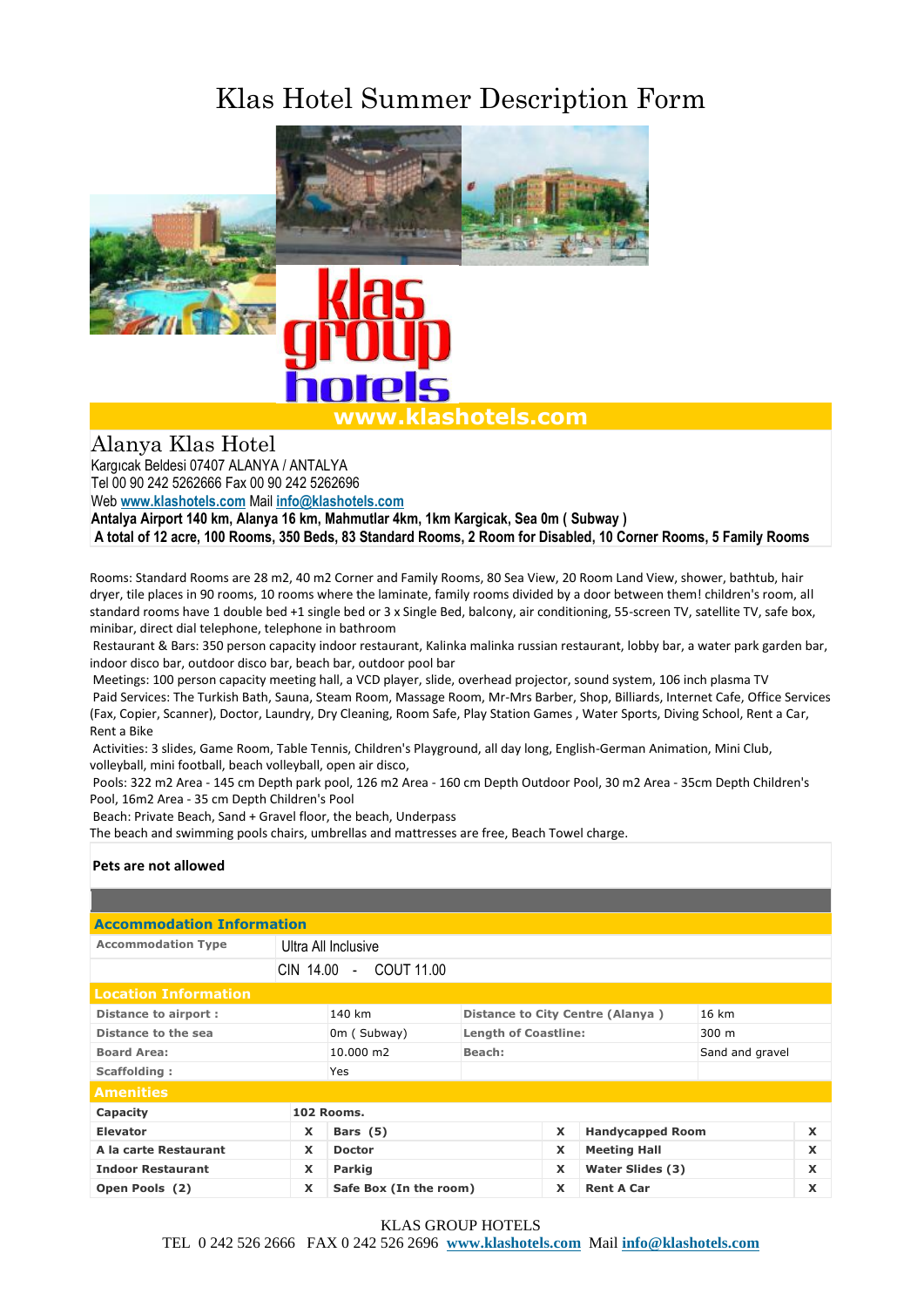|                            |   | <b>Hair Dresser</b> |   | <b>Shopping</b>  | x                 |
|----------------------------|---|---------------------|---|------------------|-------------------|
| <b>Room Features</b>       |   |                     |   |                  |                   |
| <b>Balcony</b>             | x | <b>Room Service</b> | X | <b>Telephone</b> | $\checkmark$<br>ᄉ |
| <b>Tv &amp; Sattellite</b> | x | <b>Music</b>        | x | Bath/WC          | $\checkmark$<br>ᄉ |
| <b>Split Climate</b>       | x | <b>Mini Bar</b>     | X | Shower/WC        | $\checkmark$<br>л |
| <b>Hair Dryer</b>          | x | Safe Box in room    | x | Floor (Tiles)    | x                 |
|                            |   |                     |   |                  |                   |



## Summer Activities & Ultra Allinclusive Concept

|                                               | <b>Paid</b>  | <b>Free</b>  | <b>Allinclusive Services</b>                                                                                            | <b>Open</b> | <b>Closed</b> |
|-----------------------------------------------|--------------|--------------|-------------------------------------------------------------------------------------------------------------------------|-------------|---------------|
| <b>Disco</b>                                  |              | X            | <b>Disco Spendings Extra</b>                                                                                            | 23.00       | 04.30         |
| <b>TV Hall</b>                                |              | X            | Beverages (hot & cold)                                                                                                  | 11.00       | 23.00         |
| Massage Sauna Turkish Bath                    | X            |              | <b>Concentrated Fruit Juices, Water</b>                                                                                 | 08.00       | 20.00         |
| Beach Volley                                  |              | <b>X</b>     | <b>Concentrated Fruit Juices, Water</b>                                                                                 | 11.00       | 17.30         |
| <b>Internet</b>                               | X            |              | <b>Food &amp; Beverage EXTRA</b>                                                                                        | 10.00       | 20.00         |
| <b>Wireless Internet</b>                      |              | X            |                                                                                                                         | 24 Saat     |               |
| <b>Game Room (Billiard, Play</b><br>Station,) | X            |              | Beverages (hot & cold)                                                                                                  | 10.00       | 20.00         |
| <b>Aquapark</b>                               |              | $\mathbf{x}$ | Beverages (hot & cold)                                                                                                  | 10.00       | 22.30         |
| <b>Beach Bar</b>                              |              | X            | <b>Snack Foods &amp; Soft Drinks</b>                                                                                    | 11.00       | 18.00         |
| Beach (Sunbed, umbrella,<br>mattress)         |              | <b>X</b>     | <b>Concentrated Fruit Juices, Water</b>                                                                                 | 11.00       | 18.00         |
| <b>Beach &amp; Pool Towels</b>                | $\mathbf{x}$ |              |                                                                                                                         |             |               |
| Restaurant ( Breakfast )                      |              | X            | <b>Open Buffet</b><br><b>Concentrated Fruit Juices, Water</b><br><b>Hot Drinks</b>                                      | 08.00       | 10.00         |
| Restaurant (Lunch)                            |              | X            | <b>Open Buffet</b><br><b>Concentrated Fruit Juices, Water</b><br><b>Hot Drinks, Alcoholic and Soft</b><br><b>Drinks</b> | 12.30       | 14.30         |
| <b>Coffee Break</b>                           |              | <b>X</b>     | <b>Types of pastry</b><br><b>Hot Drinks,</b><br><b>Concentrated Fruit Juices</b>                                        | 16.30       | 17.00         |
| <b>Restaurant (Dinner)</b>                    |              | X            | <b>Open Buffet</b><br><b>Concentrated Fruit Juices, Water</b><br><b>Hot Drinks, Alcoholic and Soft</b><br><b>Drinks</b> | 19.00       | 21.00         |
| Loby Bar                                      |              | X            | <b>Concentrated Fruit Juices, Water</b><br><b>Hot Drinks, Alcoholic and Soft</b><br><b>Drinks</b>                       | 10.00       | 23.00         |
| <b>Outdoor Pool</b><br>(Outdoor Pool Bar)     |              | <b>X</b>     | <b>Concentrated Fruit Juices, Water</b><br><b>Hot Drinks, Alcoholic and Soft</b><br><b>Drinks</b>                       | 10.30       | 18.00         |
| Mini Club $(4 - 12$ Age)                      |              | X            | <b>Concentrated Fruit Juices, Water</b>                                                                                 | 10.30       | 17.00         |
| A' la Carte Restaurant                        | X            |              | <b>All spendings Extra</b>                                                                                              | 10.30       | 23.00         |

**Other Notes**

**Departments that provide services to all our guests are as self-service food and drinks**

 **All of our guests, including the content of the above times are outside the area or all-inclusive food and beverages, imported drinks, fresh squeezed fruit juices, ice cream, mini bar in rooms, and Turkish coffee is extra requests.**